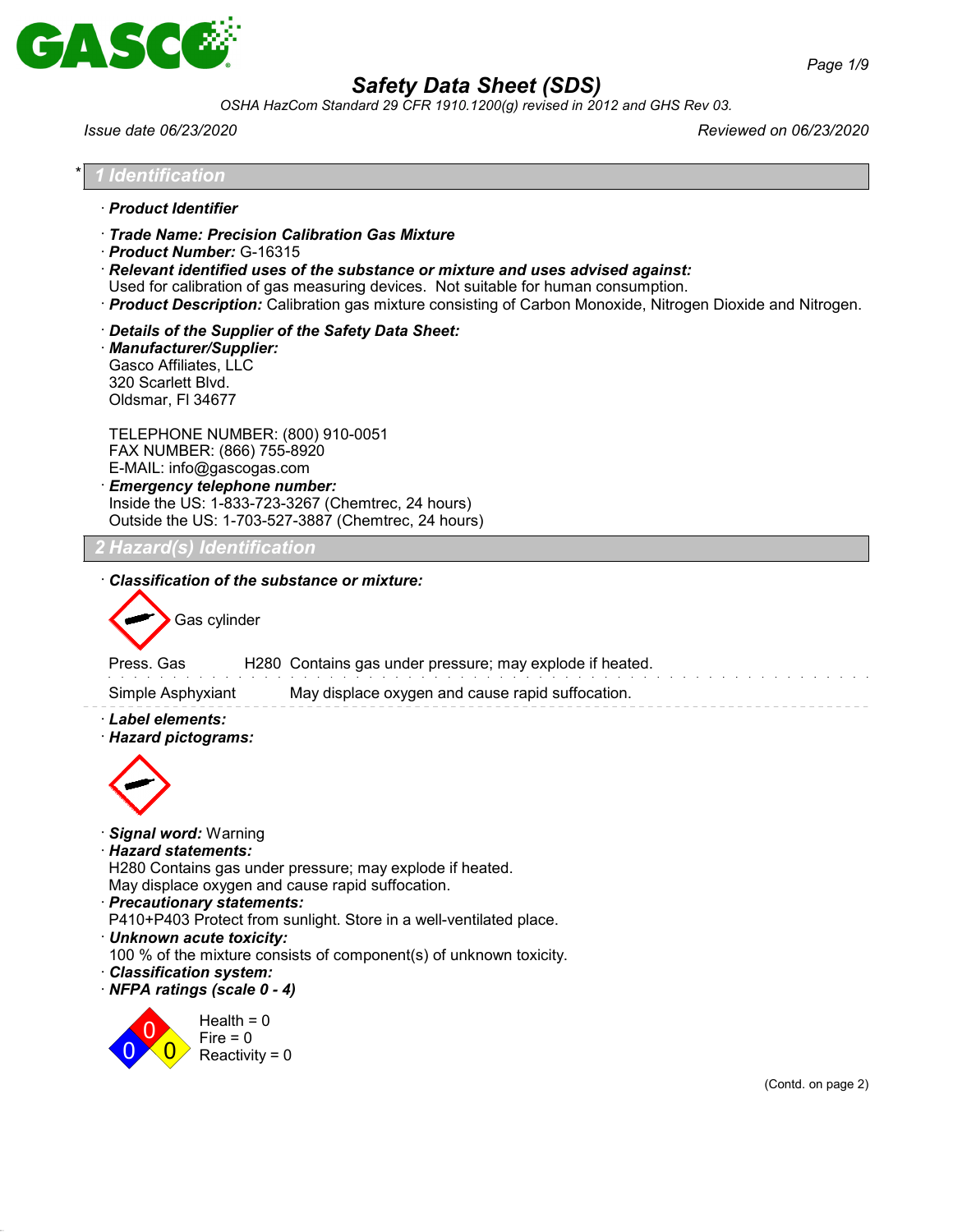*OSHA HazCom Standard 29 CFR 1910.1200(g) revised in 2012 and GHS Rev 03.*

*Issue date 06/23/2020 Reviewed on 06/23/2020*

*Trade Name: Precision Calibration Gas Mixture*

# · *HMIS-ratings (scale 0 - 4)*

| $H = 0$ Health = 0 |                                      |
|--------------------|--------------------------------------|
| <b>FIRE</b>        | $\textcolor{blue}{\bullet}$ Fire = 0 |
|                    | REACTIVITY 0 Physical Hazard = 0     |

· *Hazard(s) not otherwise classified (HNOC):* None known

*3 Composition/Information on Ingredients*

### · *Chemical characterization: Mixtures*

· *Description:* Mixture of substances listed below with non-hazardous additions.

| · Dangerous Components: |                                                                                                         |                    |  |
|-------------------------|---------------------------------------------------------------------------------------------------------|--------------------|--|
| CAS: 630-08-0           | Carbon Monoxide                                                                                         | $0.001 - 0.02\%$   |  |
| RTECS: FG 3500000       | <b>♦ Flam. Gas 1, H220; ◆ Press. Gas, H280; ◆ Acute Tox. 3, H331; ◆ Repr. 1A, H360; STOT RE 1, H372</b> |                    |  |
| CAS: 10102-44-0         | Nitrogen Dioxide                                                                                        | $0.0005 - 0.005\%$ |  |
|                         | RTECS: QW 9800000<br>Acute Tox. 2, Boxid. Gas 1, H270;  Bries Press. Gas, H280;  Skin Corr. 1B, H314    |                    |  |
| CAS: 7727-37-9          | Nitrogen                                                                                                | 99.975-99.9985%    |  |
|                         | RTECS: QW 9700000 $\diamondsuit$ Press. Gas, H280; Simple Asphyxiant                                    |                    |  |
| 4 First-Aid Measures    |                                                                                                         |                    |  |

### · *Description of first aid measures*

· *General information:*

Symptoms may even occur after several hours; therefore observe area effected for at least 48 hours after the accident.

#### · *After inhalation:*

Supply fresh air. If required, provide artificial respiration. Consult doctor if symptoms persist.

In case of unconsciousness place patient stably in the side position for transportation.

· *After skin contact:*

Generally, the product does not irritate the skin.

In cases of contact with liquified material, frostbite may occur. Immerse frostbite in cool-warm water and seek medical attention.

Wash with soap and water.

If skin irritation occurs, consult a doctor.

#### · *After eye contact:*

Not anticipated under normal use.

Rinse opened eye for several minutes under running water. If symptoms persist, consult a doctor.

· *After swallowing:*

Not a normal route of entry.

If swallowed and symptoms occur, consult a doctor.

- · *Information for doctor*
- · *Most important symptoms and effects, both acute and delayed:* No further relevant information available. · *Indication of any immediate medical attention and special treatment needed:*

No further relevant information available.

# \* *5 Fire-Fighting Measures*

- · *Extinguishing media*
- · *Suitable extinguishing agents:*

Use fire fighting measures that suit the environment. Use water spray to cool fire-exposed containers.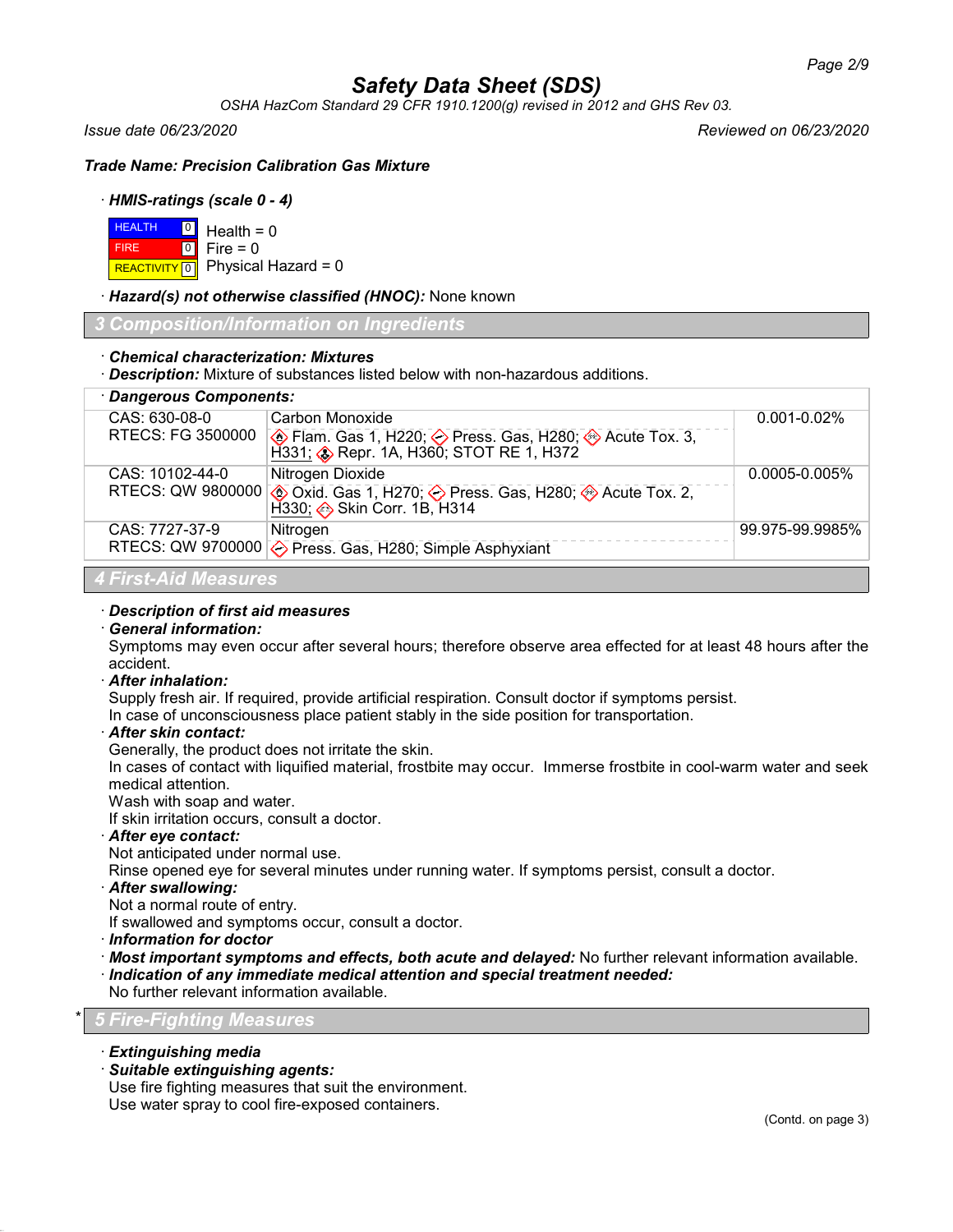*OSHA HazCom Standard 29 CFR 1910.1200(g) revised in 2012 and GHS Rev 03.*

### *Issue date 06/23/2020 Reviewed on 06/23/2020*

# *Trade Name: Precision Calibration Gas Mixture*

- · *For safety reasons unsuitable extinguishing agents:* No further relevant information.
- · *Special hazards arising from the substance or mixture:*

Closed containers may explode when exposed to extreme heat.

If incinerated, product will release the following toxic fumes: Oxides of Carbon, Nitrogen (NOx) and Sulfur.

· *Advice for firefighters*

This gas mixture is not flammable; however, containers, when involved in fire, may rupture or burst in the heat of the fire.

· *Special protective equipment for firefighters:*

As in any fire, wear self-contained breathing apparatus pressure-demand (NIOSH approved or equivalent) and full protective gear to prevent contact with skin and eyes.

*6 Accidental Release Measures*

· *Personal precautions, protective equipment and emergency procedures:*

Treat any fumes as toxic.

Keep away from ignition sources

Ensure adequate ventilation.

Keep people at a distance and stay upwind.

In a confined area, NIOSH approved respiratory protection may be required.

- · *Environmental precautions:* Inform authorities in case of gas release.
- · *Methods and material for containment and cleaning up:*
- Dispose of the collected material according to regulations.
- · *Reference to other sections:*

See Section 7 for information on safe handling.

See Section 8 for information on personal protection equipment.

See Section 13 for disposal information.

# *7 Handling and Storage*

# · *Handling*

· *Precautions for safe handling:*

Ensure good ventilation/exhaustion at the workplace.

Be aware of any signs of dizziness or fatigue; exposures to fatal concentrations of this gas mixture could occur without any significant warning symptoms due to the potential for oxygen deficiency (simple asphyxiation). Do not attempt to adjust, repair or in any other way modify the cylinders containing this gas mixture. If there is a malfunction or another type of operational problem, contact nearest distributor immediately.

· *Information about protection against explosions and fires:*

Pressurized container: protect from sunlight and do not expose to temperatures exceeding 50°C, i.e. electric lights. Do not pierce or burn, even after use.

Do not cut, grind or weld on container that contains or contained product.

Do not spray on a naked flame or any incandescent material.

· *Conditions for safe storage, including any incompatibilities*

Store away from strong oxidizing agents, Phosphorus, organic materials, powdered metals, strong bases, strong reducing agents, and Zinc.

- · *Storage*
- · *Requirements to be met by storerooms and receptacles:*
- Store in a cool location.

Cylinders should be firmly secured to prevent falling or being knocked over. Cylinders must be protected from the environment, and preferably kept at room temperature. Cylinders should be stored in dry, well-ventilated areas, away from sources of heat, ignition, and direct sunlight. Protect cylinders against physical damage. Full and empty cylinders should be segregated. Use a "first-on, first-out" inventory system to prevent full containers from being stored for long periods of time.

· *Information about storage in one common storage facility:* Not required.

· *Further information about storage conditions:* Store in cool, dry conditions in well sealed receptacles.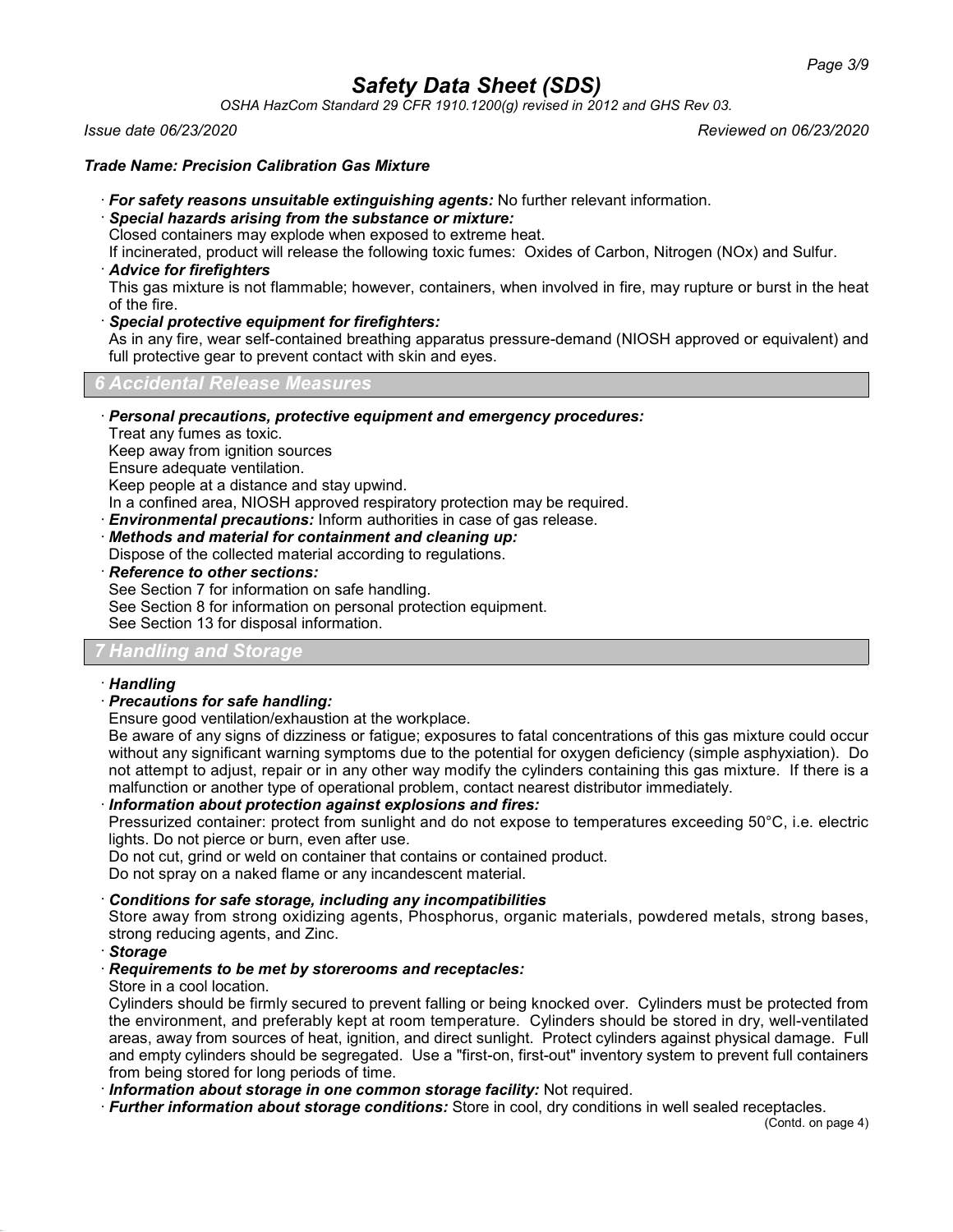*OSHA HazCom Standard 29 CFR 1910.1200(g) revised in 2012 and GHS Rev 03.*

*Issue date 06/23/2020 Reviewed on 06/23/2020*

*Trade Name: Precision Calibration Gas Mixture*

#### · *Specific end use(s):* No further relevant information available.

*8 Exposure Controls/Personal Protection*

- · *Additional information about design of technical systems:* No further data; see section 7.
- · *Control parameters:*

All ventilation should be designed in accordance with OSHA standard (29 CFR 1910.94). Use mechanical (general) ventilation for storage areas. Use appropriate ventilation as required to keep Exposure Limits in Air below TLV & PEL limits.

| Components with occupational exposure limits:                                                                                                                                                                                                                                                                                                                               |
|-----------------------------------------------------------------------------------------------------------------------------------------------------------------------------------------------------------------------------------------------------------------------------------------------------------------------------------------------------------------------------|
| 7727-37-9 Nitrogen                                                                                                                                                                                                                                                                                                                                                          |
| TLV withdrawn TLV, see App. F; simple asphyxiant                                                                                                                                                                                                                                                                                                                            |
| 630-08-0 Carbon Monoxide                                                                                                                                                                                                                                                                                                                                                    |
| PEL Long-term value: 55 mg/m <sup>3</sup> , 50 ppm                                                                                                                                                                                                                                                                                                                          |
| REL Long-term value: 40 mg/m <sup>3</sup> , 35 ppm<br>Ceiling limit value: 229 mg/m <sup>3</sup> , 200 ppm                                                                                                                                                                                                                                                                  |
| TLV Long-term value: 29 mg/m <sup>3</sup> , 25 ppm<br>BEI                                                                                                                                                                                                                                                                                                                   |
| 10102-44-0 Nitrogen Dioxide                                                                                                                                                                                                                                                                                                                                                 |
| PEL Ceiling limit value: 9 mg/m <sup>3</sup> , 5 ppm                                                                                                                                                                                                                                                                                                                        |
| REL Short-term value: 1.8 mg/m <sup>3</sup> , 1 ppm                                                                                                                                                                                                                                                                                                                         |
| TLV Long-term value: $0.38 \text{ mg/m}^3$ , 0.2 ppm                                                                                                                                                                                                                                                                                                                        |
| Additional information: The lists that were valid during the creation of this SDS were used as basis.                                                                                                                                                                                                                                                                       |
| · Exposure controls:<br>· Personal protective equipment<br>· General protective and hygienic measures: Wash hands before breaks and at the end of work.<br>· Breathing equipment:<br>Not required.<br>Use suitable respiratory protective device in case of insufficient ventilation.<br>· <b>Protection of hands:</b> Not required.<br>$M$ otovial of elevese Not roquirod |

- *Material of gloves:* Not required.
- · *Penetration time of glove material:* Not applicable.
- · *Eye protection:* Not necessary under normal conditions.
- · *Body protection:* Not required.

# *9 Physical and Chemical Properties*

- · *Information on basic physical and chemical properties*
- · *General Information*

| · Appearance:                       |                  |
|-------------------------------------|------------------|
| Form:                               | Compressed gas   |
| Color:                              | Clear, colorless |
| ∙ Odor:                             | Acrid            |
| Odor threshold:                     | Not determined.  |
| · pH-value:                         | Not determined.  |
| Change in condition                 |                  |
| <b>Melting point/Melting range:</b> | Not determined.  |

*Boiling point/Boiling range:* Not determined.

(Contd. on page 5)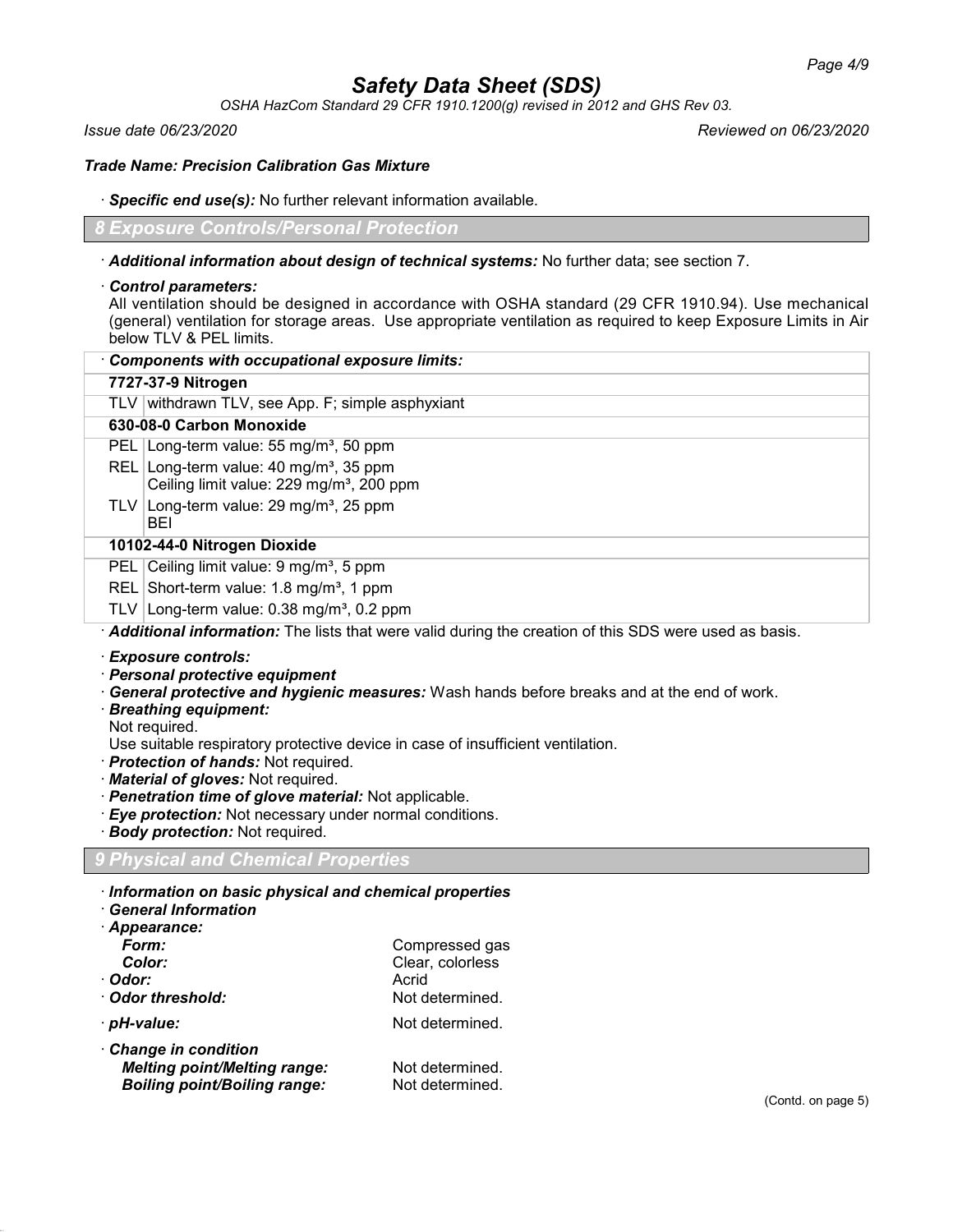*OSHA HazCom Standard 29 CFR 1910.1200(g) revised in 2012 and GHS Rev 03.*

*Issue date 06/23/2020 Reviewed on 06/23/2020*

#### *Trade Name: Precision Calibration Gas Mixture*

· *Flash point:* None · *Flammability (solid, gaseous):* Not determined. *Ignition temperature:* Not applicable · *Decomposition temperature:* Not determined. · **Auto igniting:** example and the Product is not self-igniting. *Danger of explosion:* Not determined. · *Explosion limits:* **Lower:** Not determined.<br> **Upper:** Not determined. Not determined. · Vapor pressure: Not determined. · *Density:* **Relative density:** Not determined. **Vapor density:** Not determined.<br> **Evaporation rate:** Not applicable. *Evaporation rate:* · *Solubility in / Miscibility with:* **Water:** Not miscible or difficult to mix. · *Partition coefficient (n-octanol/water):* Not determined. · *Viscosity:* **Dynamic:** Not determined.

| <i><b>Dynamic:</b></i> | <u>NOI determined.</u>                     |
|------------------------|--------------------------------------------|
| Kinematic:             | Not determined.                            |
| Other information:     | No further relevant information available. |

# *Stability and Reactiv*

- · *Reactivity:* No further relevant information available.
- · *Chemical stability:* Stable under normal conditions.
- · *Thermal decomposition / conditions to be avoided:* No decomposition if used according to specifications.
- · *Possibility of hazardous reactions:* No dangerous reactions known.
- · *Conditions to avoid:* No further relevant information available.

· *Incompatible materials:*

Strong oxidizing agents, Phosphorus, organic materials, powdered metals, strong bases, strong reducing agents, and Zinc.

· *Hazardous decomposition products:* Carbon Oxides and Nitrogen Oxides (NOx).

# *11 Toxicological Information*

- · *Information on toxicological effects:*
- · *Acute toxicity:*
- · *LD/LC50 values that are relevant for classification:*
- **630-08-0 Carbon Monoxide**

Inhalative  $LC50/4 h$  7520 mg/l (Rat)

- · *Primary irritant effect:*
- · *On the skin:* No irritating effect.
- · *On the eye:* No irritating effect.

(Contd. on page 6)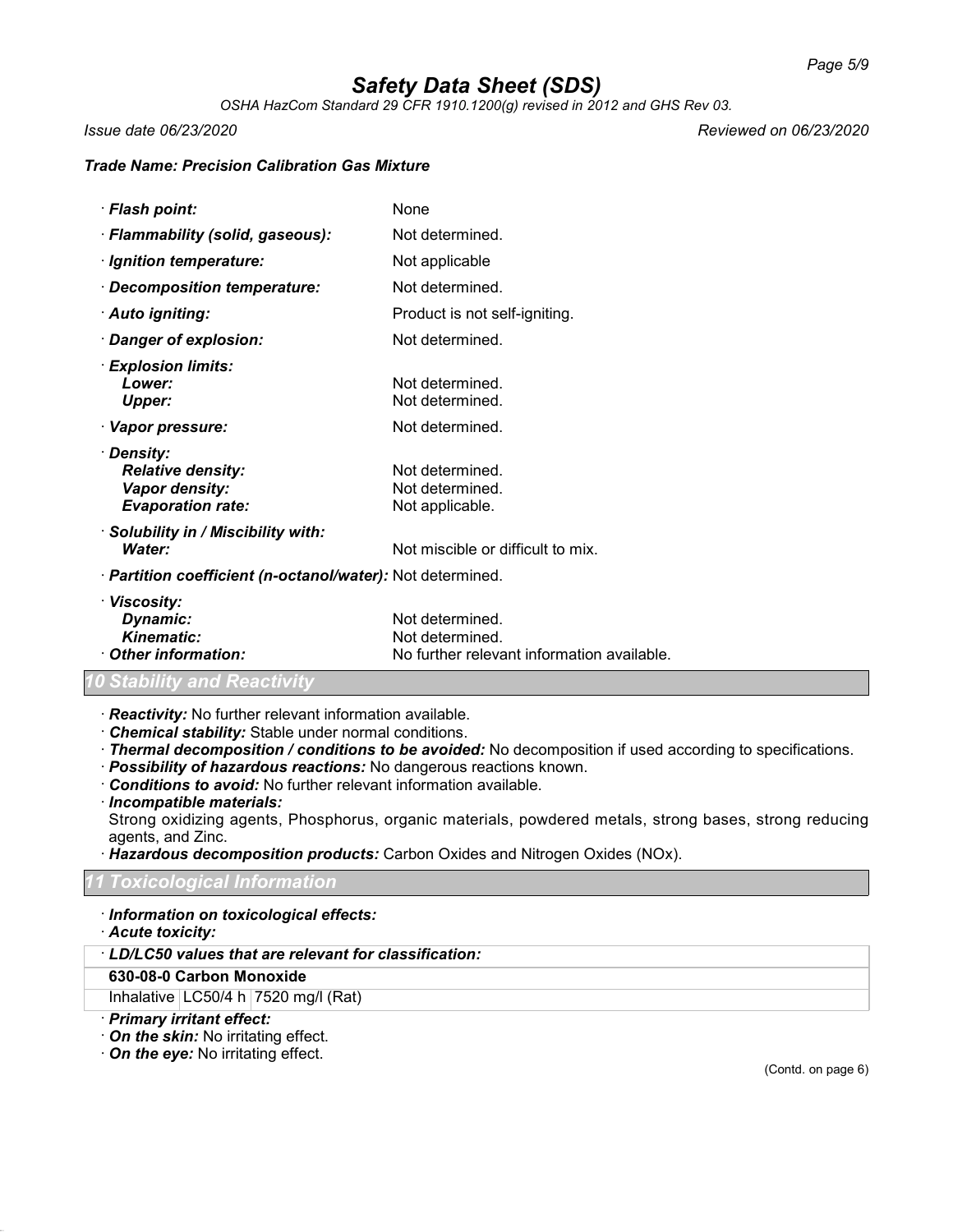*OSHA HazCom Standard 29 CFR 1910.1200(g) revised in 2012 and GHS Rev 03.*

*Issue date 06/23/2020 Reviewed on 06/23/2020*

# *Trade Name: Precision Calibration Gas Mixture*

#### · *Additional toxicological information:*

- · *Carcinogenic categories:*
- · *IARC (International Agency for Research on Cancer):*
- Group 1 Carcinogenic to humans

Group 2A - Probably carcinogenic to humans

Group 2B - Possibly carcinogenic to humans

- Group 3 Not classifiable as to its carcinogenicity to humans
- Group 4 Probably not carcinogenic to humans

None of the ingredients are listed.

# · *NTP (National Toxicology Program):*

None of the ingredients are listed.

### · *OSHA-Ca (Occupational Safety & Health Administration):*

None of the ingredients are listed.

# *12 Ecological Information*

- · *Toxicity:* The hazards for the aquatic environment are unknown.
- · *Aquatic toxicity:* No further relevant information available.
- · *Persistence and degradability:* No further relevant information available.
- · *Behavior in environmental systems:*
- · *Bioaccumulative potential:* No further relevant information available.
- · *Mobility in soil:* No further relevant information available.
- · *Additional ecological information:*
- · *General notes:* Generally not hazardous for water.
- · *Results of PBT and vPvB assessment:*
- · *PBT:* Not applicable.
- · *vPvB:* Not applicable.
- · *Other adverse effects:* No further relevant information available.

# *13 Disposal Considerations*

· *Waste treatment methods*

# · *Recommendation:*

Observe all federal, state and local environmental regulations when disposing of this material.

Release all residual gas pressure in a well ventilated area. Verify the cylinder is completely empty (0 PSIG). Remove or cover any hazard labels. Return empty cylinder for recycling.

NOTE: Check with the local easte authority before placing any gas cylinder into waste container for pickup. GASCO encourages the consumer to return all cylinders.

· *Waste disposal key:* The U.S. EPA has not published waste disposal numbers for this product's components.

# · *Uncleaned packaging*

· *Recommendation:* Return cylinder and unused product to supplier.

# *14 Transport Information*

- · *UN-Number:*
- · *DOT, ADR/ADN, IMDG, IATA* UN1956
- · *UN proper shipping name:*
- 
- 
- 

· *DOT, IATA* Compressed gas, n.o.s. · *ADR/ADN* UN1956 Compressed gas, n.o.s. · *IMDG* COMPRESSED GAS, N.O.S.

(Contd. on page 7)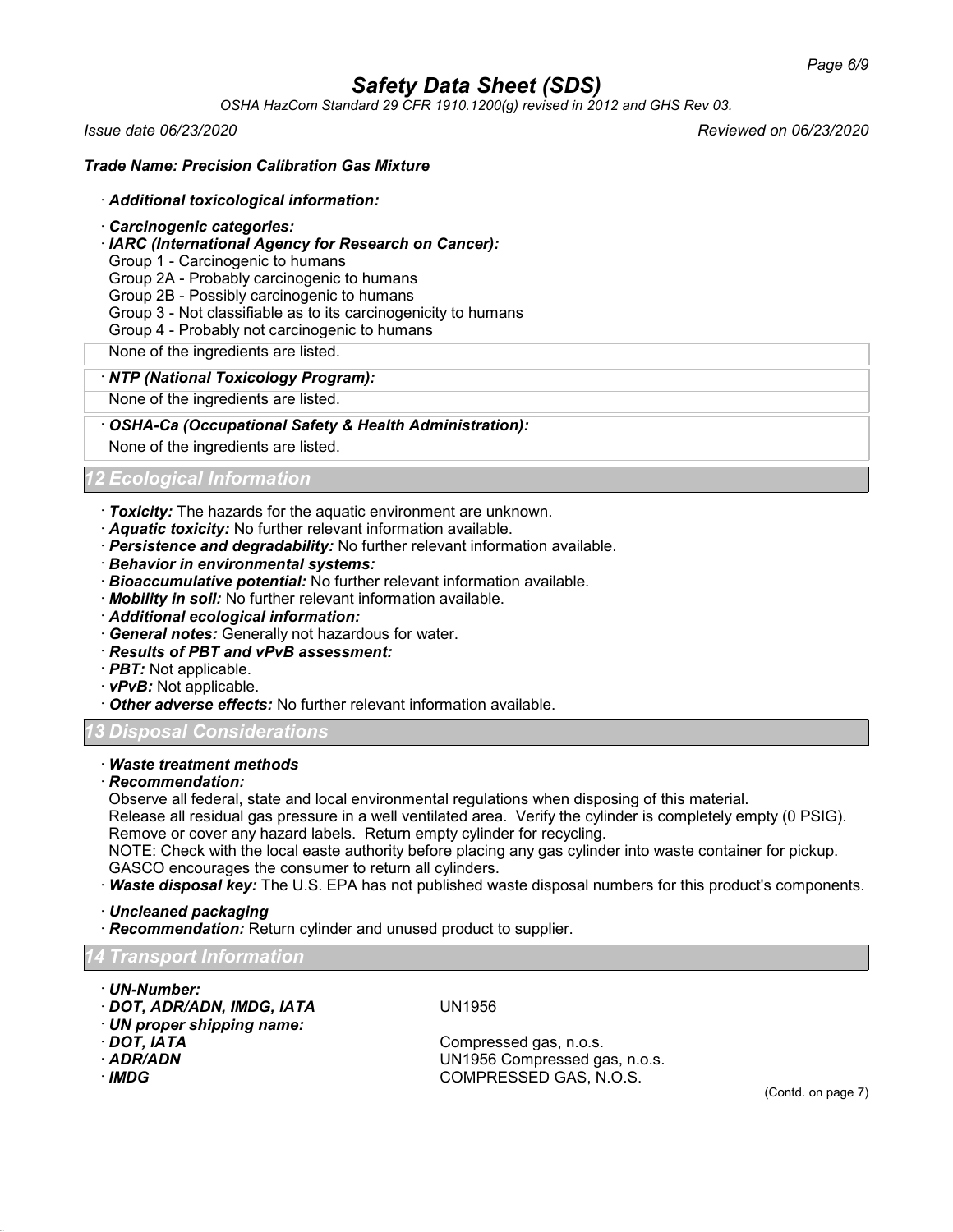*OSHA HazCom Standard 29 CFR 1910.1200(g) revised in 2012 and GHS Rev 03.*

*Issue date 06/23/2020 Reviewed on 06/23/2020*

# *Trade Name: Precision Calibration Gas Mixture* · *Transport hazard class(es):* · *DOT* · *Class:* 2.2 · *Label:* 2.2 · *ADR/ADN* · *Class:* 2.2 1A · *Label:* 2.2 · *IMDG, IATA* · *Class:* 2.2 · *Label:* 2.2 · *Packing group:* · **DOT, ADR/ADN, IMDG, IATA** Non-Regulated Material · *Environmental hazards:* Not applicable. · **Special precautions for user:** Not applicable. · *Hazard identification number (Kemler code):* 20 · *EMS Number:* F-C,S-V **· Stowage Category** A · *Transport in bulk according to Annex II of MARPOL73/78 and the IBC Code:* Not applicable. · *Transport/Additional information:* · *DOT* · *Quantity limitations:* On passenger aircraft/rail: 75 kg On cargo aircraft only: 150 kg · *ADR/ADN* · *Excepted quantities (EQ):* Code: E1 Maximum net quantity per inner packaging: 30 ml Maximum net quantity per outer packaging: 1000 ml · *IMDG* · *Limited quantities (LQ):* 120 ml · *Excepted quantities (EQ):* Code: E1 Maximum net quantity per inner packaging: 30 ml Maximum net quantity per outer packaging: 1000 ml · *UN "Model Regulation":* UN 1956 COMPRESSED GAS, N.O.S., 2.2 (Contd. on page 8)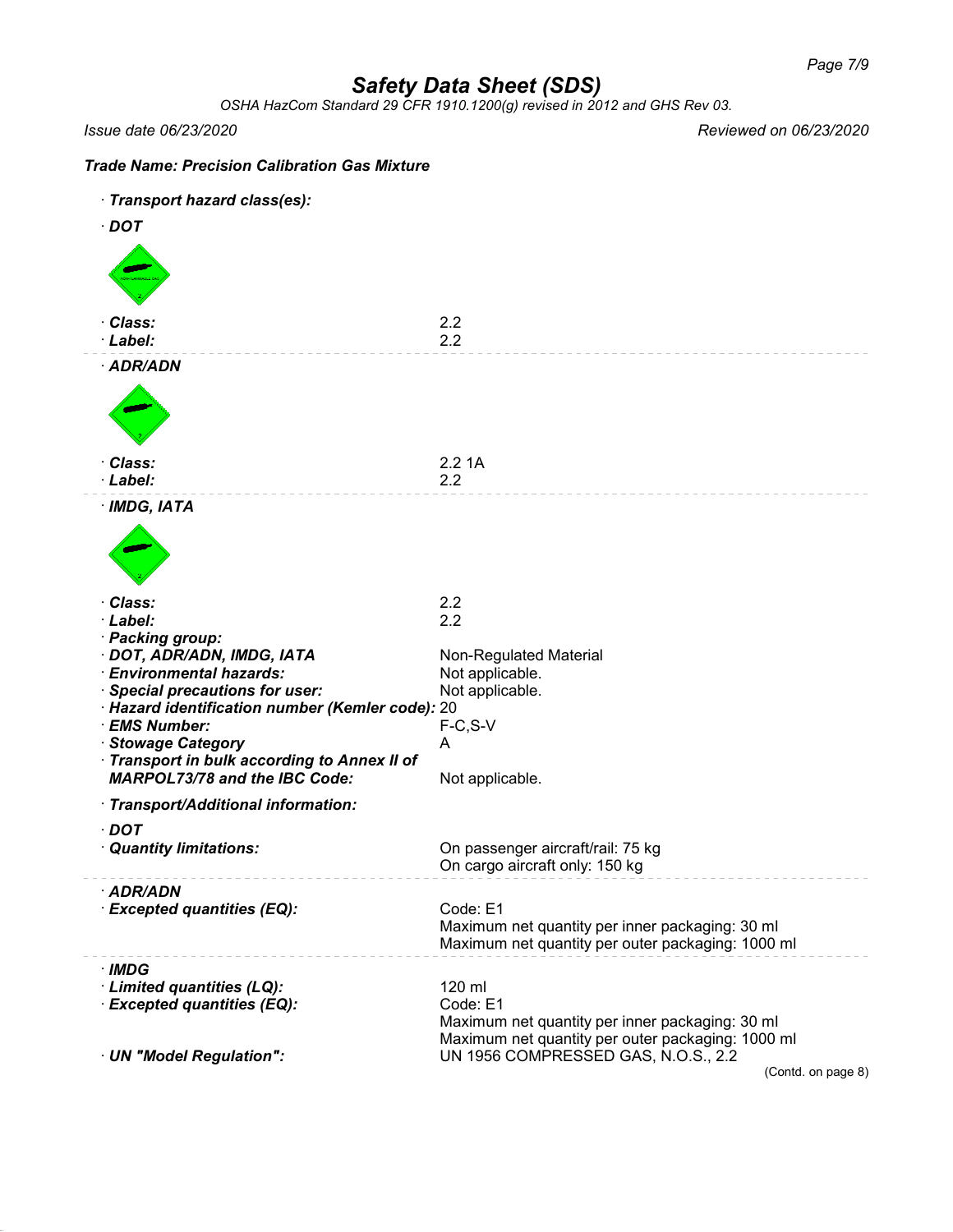*OSHA HazCom Standard 29 CFR 1910.1200(g) revised in 2012 and GHS Rev 03.*

*Issue date 06/23/2020 Reviewed on 06/23/2020*

*Trade Name: Precision Calibration Gas Mixture*

| 15 Regulatory Information                                                                               |  |  |
|---------------------------------------------------------------------------------------------------------|--|--|
| $\cdot$ Safety, health and environmental regulations/legislation specific for the substance or mixture: |  |  |
| · SARA (Superfund Amendments and Reauthorization):                                                      |  |  |

· *Section 355 (extremely hazardous substances):*

10102-44-0 Nitrogen Dioxide

· *Section 313 (Specific toxic chemical listings):*

None of the ingredients are listed.

# · *TSCA (Toxic Substances Control Act):*

7727-37-9 Nitrogen

630-08-0 Carbon Monoxide

10102-44-0 Nitrogen Dioxide

· *California Proposition 65:*

· *Chemicals known to cause cancer:*

None of the ingredients are listed.

· *Chemicals known to cause reproductive toxicity for females:* None of the ingredients are listed.

· *Chemicals known to cause reproductive toxicity for males:*

None of the ingredients are listed.

· *Chemicals known to cause developmental toxicity:*

None of the ingredients are listed.

# · *Carcinogenic categories:*

· *EPA (Environmental Protection Agency):*

None of the ingredients are listed.

· *TLV (Threshold Limit Value established by ACGIH):*

10102-44-0 Nitrogen Dioxide A4

· *NIOSH-Ca (National Institute for Occupational Safety and Health):*

None of the ingredients are listed.

· *GHS label elements*

The product is classified and labeled according to the Globally Harmonized System (GHS). · *Hazard pictograms:*



· *Signal word:* Warning

# · *Hazard statements:*

H280 Contains gas under pressure; may explode if heated.

May displace oxygen and cause rapid suffocation.

· *Precautionary statements:*

P410+P403 Protect from sunlight. Store in a well-ventilated place.

· *National regulations:*

None of the ingredients are listed.

· *Chemical safety assessment:* A Chemical Safety Assessment has not been carried out.